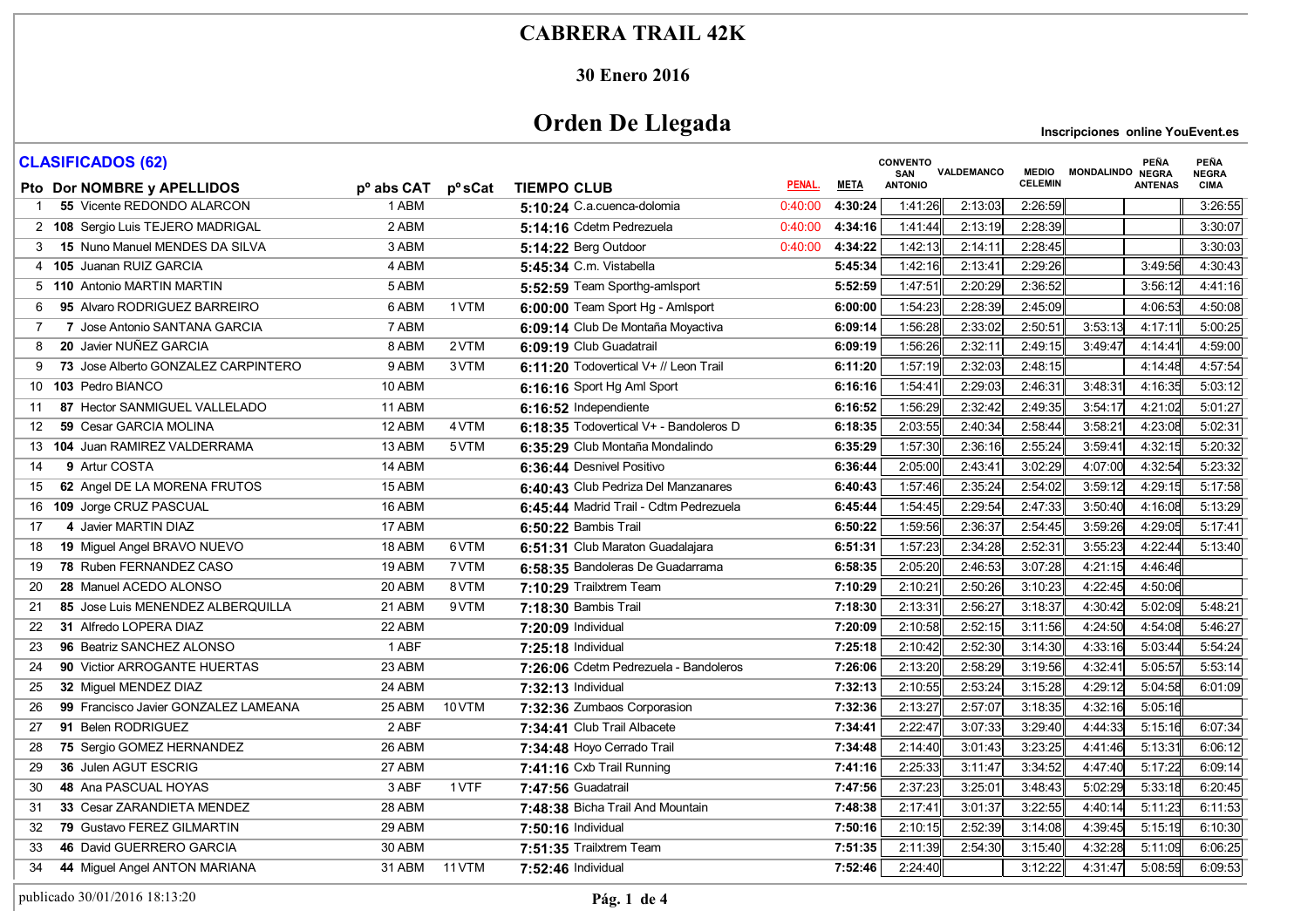#### **30 Enero 2016**

# **Orden De Llegada**

|    | <b>CLASIFICADOS (62)</b>             |                        |                            |                                        |              |             | <b>CONVENTO</b><br>SAN                           | VALDEMANCO | <b>MEDIO</b>   | MONDALINDO NEGRA       | <b>PEÑA</b>    | <b>PEÑA</b><br><b>NEGRA</b> |
|----|--------------------------------------|------------------------|----------------------------|----------------------------------------|--------------|-------------|--------------------------------------------------|------------|----------------|------------------------|----------------|-----------------------------|
|    | Pto Dor NOMBRE y APELLIDOS           | p <sup>o</sup> abs CAT | <b>p</b> <sup>o</sup> sCat | <b>TIEMPO CLUB</b>                     | PENAL.       | <b>META</b> | <b>ANTONIO</b>                                   |            | <b>CELEMIN</b> |                        | <b>ANTENAS</b> | <b>CIMA</b>                 |
| 35 | 45 Vicente Jesus GINES HERRAIZ       | 32 ABM                 | 12 VTM                     | 7:57:43 Tierra Tragame                 |              | 7:57:43     | 2:25:36                                          | 3:09:37    | 3.30.01        | 4 48 59                | 5:23:27        | 6:24:20                     |
| 36 | 68 Angel Manuel SANCHEZ - VALDEPEÑAS | 33 ABM                 |                            | 7:59:45 Club Maraton Ala 14            |              | 7:59:45     | 2:24:37                                          | 3:12:28    | 3:33:13        | 4:48:52                | 5:23:24        | 6:24:27                     |
| 37 | 25 Fernando CORRALES DE LA HAZA      | 34 ABM                 | 13 VTM                     | 7:59:52 Nus Trail Running              |              | 7:59:52     | 2:28:36                                          | 3:19:42    | 3.41:54        | 5:03:07                | 5:36:06        | 6:32:13                     |
| 38 | 49 Rafael LOPEZ HIDALGO              | 35 ABM                 |                            | 8:00:05 Independiente                  |              | 8:00:05     | 2:19:04                                          | 3:03:11    | 3:24:42        | 4:40:48                | 5:16:00        | 6:09:07                     |
| 39 | 38 Victor OVEJERO SANCHEZ            | 36 ABM                 |                            | 8:03:22 Individual                     |              | 8:03:22     | 2:35:10                                          | 3:22:09    | 3:43:59        | 5:03:23                | 5:32:09        | 6:26:25                     |
| 40 | 92 Mario MARTIN-ROMO CULEBRAS        | 37 ABM                 | 14 VTM                     | 8:03:33 Tierra Tragame                 |              | 8:03:33     | 2:27:50                                          | 3:15:30    | 3:37:38        | 4:57:20                | 5:32:04        | 6:27:09                     |
| 41 | 5 Natalia PIRES AMOEDO               | 4 ABF                  |                            | 8:03:35 Individual                     |              | 8:03:35     | 2:30:17                                          | 3:18:47    | 3:41:50        | 5:03:19                | 5:33:45        | 6:32:01                     |
| 42 | 27 Javier MARTIN MARTINEZ            | 38 ABM                 |                            | 8:04:50 Individual                     |              | 8:04:50     | 2:25:31                                          | 3:11:48    | 3:34:41        | 4:53:16                | 5:28:10        | 6:23:01                     |
| 43 | 6 Laura DIONISIO GONZALEZ            | 5 ABF                  |                            | 8:10:49 Senderismo Joven Madrid        |              | 8:10:49     | 2:30:19                                          | 3:19:04    | 3.41.56        | 5:01:00                | 5:35:11        | 6:32:10                     |
| 44 | 54 Daniel DIEZ FUENTES               | 39 ABM                 |                            | 8:11:56 Tierra Tragame                 |              | 8:11:56     | 2:29:57                                          | 3:17:52    | 3:39:16        | 5:00:54                | 5:36:14        | 6:33:20                     |
| 45 | 57 Lorenzo MELCHIORRE                | 40 ABM                 | 15 VTM                     | 8:15:03 Carvico Skyrunning             |              | 8:15:03     | 2:30:20                                          | 3:18:34    | 3:43:17        | 5:03:37                | 5:33:24        | 6:32:05                     |
| 46 | 86 Jesus BAEZA LAGO                  | 41 ABM                 |                            | 8:23:23 Alcarria Trekking              |              | 8:23:23     | 2:28:48                                          | 3:15:20    | 3:37:31        | 4:56:39                | 5:32:24        | 6:29:49                     |
| 47 | 39 Jorge ATANCE                      | 42 ABM                 |                            | 8:27:45 A.d. Grupo Montaña Pegaso      |              | 8:27:45     | 2:33:17                                          | 3:22:22    | 3:43:31        | 5:02:47                | 5:45:16        | 6:41:59                     |
| 48 | 76 Pablo FERNANDEZ                   | 43 ABM                 | 16 VTM                     | 8:34:01 Trailxtrem Team                | 1:00:00      | 7:34:01     | 1:59:59                                          | 2:45:00    | 3:06:08        | 4:23:11                | 4:56:58        | 5:53:46                     |
| 49 | 72 Juan Agustin GARCIA PEREZ         | 44 ABM                 | 17 VTM                     | 8:34:05 Trailxtrem Team                | 1:00:00      | 7:34:05     | 2:00:00                                          | 2:44:59    | 3:06:03        | 4:23:04                | 4:56:59        | 5:53:49                     |
| 50 | 22 Cristian VILLALBA                 | 45 ABM                 |                            | 8:36:20 Kache Team                     |              | 8:36:20     | 2:24:38                                          | 3:10:35    | 3:32:26        | 5:00:25                | 5:36:37        | 6:43:05                     |
| 51 | 51 Luis MORENO CALZADA               | 46 ABM                 |                            | 8:36:40 Tierra Tragame - Comando Guada |              | 8:36:40     | 2:31:26                                          | 3:22:48    | 3.48:05        | 5:14:43                | 5:55:51        | 6:52:15                     |
| 52 | 63 Ignacio MIRON PEREZ               | 47 ABM                 | 18 VTM                     | 8:36:44 Independiente                  |              | 8:36:44     | 2:34:03                                          | 3:29:17    | 3:55:01        | 5:17:00                | 5:55:48        |                             |
| 53 | 24 Carlos CORRALES DE LA HAZA        | 48 ABM                 | 19 VTM                     | 8:42:11 Nus Trail Running              |              | 8:42:11     | 2:36:32                                          | 3:32:06    | 3:54:18        | 5:18:48                | 5:53:13        | 7:01:20                     |
| 54 | 93 Vidal GAMONAL RODRIGUEZ           | 49 ABM                 | 20 VTM                     | 8:42:59 C.a. Cuenca Dolomia - Raidligh |              | 8:42:59     | 2:32:50                                          | 3:25:46    | 3:53:20        | 5:13:01                | 5:58:36        | 6:54:53                     |
| 55 | 43 Guillermo ARAGON VEGAS            | 50 ABM                 | 21 VTM                     | 8:44:01 Tierra Tragame Comando Guadarr |              | 8:44:01     | 2:31:23                                          | 3:23:57    | 3:49:31        | 5:16:16                | 5:55:59        | 6:53:13                     |
| 56 | 40 Luis DELGADO BURGOS               | 51 ABM                 | 22 VTM                     | 8:44:07 Rsea Peñalara Comando Guadarra |              | 8:44:07     | 2:32:07                                          | 3:22:45    | 3:49:29        | 5:16:24                | 5:52:53        | 6:52:14                     |
| 57 | 106 Jesus Angel PULIDO CANTO         | 52 ABM                 | 23 VTM                     | 8:46:52 A.d.sanburriel                 |              | 8:46:52     | 2:32:26                                          | 3:23:25    | 3:48:02        | 5:13:16                | 5:51:28        | 7:01:24                     |
| 58 | 13 Alex RODRIGUEZ ZAMORA             | 53 ABM                 | 24 VTM                     | 8:47:33 Tierra Tragame                 |              | 8:47:33     | 2:37:48                                          | 3:32:17    | 3:56:39        | 5:23:12                | 6:03:46        | 7:01:26                     |
| 59 | 12 Gerard O DRISCOLL                 | 54 ABM                 |                            | 8:49:09 Hiking In Madrid               |              | 8:49:09     | 2:36:35                                          | 3:30:36    | 3:54:12        | 5:19:46                | 5.58.45        | 7:00:02                     |
| 60 | 64 Carlos CAÑIZARES LEON             | 55 ABM                 | 25 VTM                     | 8:57:35 Todovertical V+                |              | 8:57:35     | 2:49:31                                          | 3:45:11    | 4:10:59        | 5:39:50                | 6:21:08        | 7:16:17                     |
| 61 | 50 Manuel VEGA MORALEDA              | 56 ABM                 | 26 VTM                     | 8:58:37 Tierra Tragame                 |              | 8:58:37     | 2:31:54                                          | 3:24:57    | 3:51:19        | 5:22:13                |                |                             |
| 62 | 2 Alberto HIERRO PEREZ               | 57 ABM                 |                            | 8:58:59 Individual                     |              | 8:58:59     | 2:39:00                                          | 3:37:21    | 4:01:27        | 5:20:49                | 6:03:42        | 7:14:28                     |
|    | <b>FUERA DE CONTROL (9)</b>          |                        |                            |                                        | <b>DEMAL</b> | <b>META</b> | <b>CONVENTO</b><br><b>SAN</b><br><b>NITONIIO</b> | VALDEMANCO | CELEMIN        | MEDIO MONDALINDO NEGRA | PEÑA           | <b>PEÑA</b><br><b>NEGRA</b> |

| Pto Dor NOMBRE v APELLIDOS     | p <sup>o</sup> abs CAT | <b>p</b> <sup>o</sup> sCat | TIEMPO CLUB                            | <b>PENAL</b> | <b>META</b> | <b>ANTONIO</b> |         | <b>CELEMIN</b> |         | <b>ANTENAS</b> | CIMA    |
|--------------------------------|------------------------|----------------------------|----------------------------------------|--------------|-------------|----------------|---------|----------------|---------|----------------|---------|
| 82 German Jesus ALDEA PANCORBO | 58 ABM                 | 27 VTM                     | 9:00:48 Agrupacion Deportiva San Loren |              | 9:00:48     | 2:45:07        | 3:46:32 | 4.13.40        | 5:44:14 | 6.26.03        |         |
| 21 Fernando RAMOS VILLAJOS     | 58 ABM                 | 27 VTM                     | $9:14:05$ Individual                   |              | 9:14:05     | 2:49:33        | 3:51:56 | 4:16:18        | 5:44:59 | 6:29:17        | 7:27:23 |
| 80 Angel HIGUERAS GONZALEZ     | 59 ABM                 | 28 VTM                     | $9:18:35$ Individual                   |              | 9:18:35     | 2:56:54        | 3:48:11 | 4:12:20        | 5:43:28 | 6:26:00        | 7:23:39 |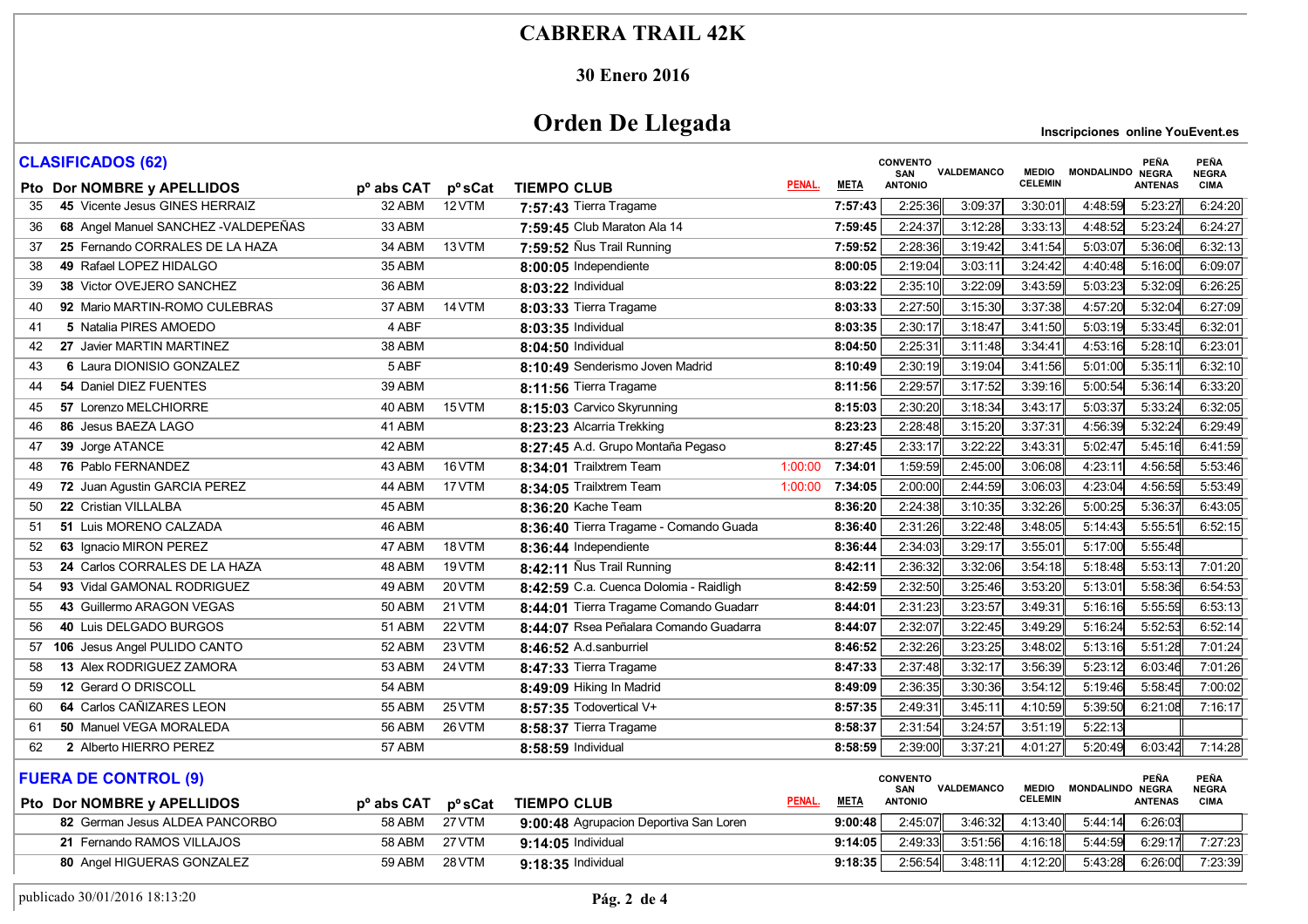#### **30 Enero 2016**

# **Orden De Llegada**

| <b>FUERA DE CONTROL (9)</b>                                    |                          |                          |                                        | <b>CONVENTO</b><br>VALDEMANCO<br>SAN |             | <b>MEDIO</b>                             | MONDALINDO NEGRA   | <b>PEÑA</b>                    | <b>PEÑA</b><br><b>NEGRA</b> |                                               |                                     |
|----------------------------------------------------------------|--------------------------|--------------------------|----------------------------------------|--------------------------------------|-------------|------------------------------------------|--------------------|--------------------------------|-----------------------------|-----------------------------------------------|-------------------------------------|
| Pto Dor NOMBRE y APELLIDOS                                     | p <sup>o</sup> abs CAT   | pºsCat                   | <b>TIEMPO CLUB</b>                     | PENAL.                               | <b>META</b> | <b>ANTONIO</b>                           |                    | <b>CELEMIN</b>                 |                             | <b>ANTENAS</b>                                | <b>CIMA</b>                         |
| 26 Raul SALVAT ESTEBARANZ                                      | <b>59 ABM</b>            |                          | 9:23:42 Individual                     | 1:00:00                              | 8:23:42     | 2:24:44                                  | 3:11:00            | 3:34:44                        | 4:59:48                     | 5:35:40                                       | 6:33:38                             |
| 69 Charo RODRIGUEZ RAMON                                       | 6 ABF                    | 2VTF                     | 9:24:54 Ultrarun                       |                                      | 9:24:54     | 2:48:45                                  | 3:48:01            | 4:14:12                        | 5:47:27                     | 6:31:13                                       | 7:31:20                             |
| 42 Cesar CAMACHO HERRERO                                       | 60 ABM                   | 29 VTM                   | 9:24:56 Club Abulense De Montaña Alman |                                      | 9:24:56     | 2:37:29                                  | 3:33:59            | 3:59:58                        | 5:36:08                     | 6.26.09                                       | 7:23:44                             |
| 18 Julia GALLEGO GARCIA                                        | 7 ABF                    | 3VTF                     | 9:30:16 Tierra Tragame                 |                                      | 9:30:16     | 2:58:50                                  | 3:56:37            | 4:22:48                        | 5:48:40                     | 6:30:04                                       | 7:40:00                             |
| 56 Jesus ESPINOSA LASTRA                                       | 60 ABM                   | 28 VTM                   | 9:36:12 Trailxtrem Team                | 1:00:00                              | 8:36:12     | 2:33:41                                  | 3:25:17            | 3:49:14                        | 5:13:31                     | 5:50:55                                       | 6:52:23                             |
| 74 Jose Antonio MORENO GARCIA                                  | 61 ABM                   |                          | 9:37:39 Individual                     | 1:00:00                              | 8:37:39     | 2:29:46                                  | 3:19:00            | 3:40:47                        | 5:00:12                     | 5:45:12                                       |                                     |
| <b>RETIRADOS (23)</b>                                          |                          |                          |                                        |                                      |             | <b>CONVENTO</b><br><b>SAN</b>            | VALDEMANCO         | <b>MEDIO</b><br><b>CELEMIN</b> | MONDALINDO NEGRA            | <b>PEÑA</b>                                   | <b>PEÑA</b><br><b>NEGRA</b>         |
| Pto Dor NOMBRE y APELLIDOS                                     | p <sup>o</sup> abs CAT   |                          | p°sCat TIEMPO CLUB                     | PENAL.                               | <b>META</b> | <b>ANTONIO</b>                           |                    |                                |                             | <b>ANTENAS</b>                                | <b>CIMA</b>                         |
| 70 Goyo RODRIGUEZ HERNANDO                                     | <b>ABM</b>               | <b>VTM</b>               | Ultrarun                               | 1:00:00                              |             | 2:48:40                                  | 3:48:03            | 4:14:10                        | 5:47:24                     | 6:31:29                                       | 7:32:27                             |
| 29 Oscar HERNANDEZ RUIZ                                        | <b>ABM</b>               |                          | Independiente                          | 1:00:00                              |             | 2:38:42                                  | 3:46:04            | 4:10:54                        | 5:44:00                     | 6:26:38                                       | 7:40:48                             |
| <b>16 Mario RODRIGUEZ ALVAREZ</b>                              | ABM                      | <b>VTM</b>               | Cdetm Pedrezuela - Bandolero           |                                      |             | 2:48:55                                  | 3:48:44            | 4 14 42                        | 5:50:59                     | 6:30:30                                       | 7:40:53                             |
| 60 Cesar VIVERO LOPEZ                                          | <b>ABM</b>               |                          | Corderitorunner.es                     |                                      |             | 2:58:38                                  | 3:58:05            | 4:24:56                        | 5:51:19                     | 6:41:44                                       | 7:53:07                             |
| 34 Eva Maria CABELLO LOPEZ                                     | <b>ABF</b>               | <b>VTM</b>               | Individual                             | 1:00:00                              |             | 3.04.0'                                  | 4:04:48            | 4:32:03                        | 6:05:36                     | 6:56:29                                       | 7:56:31                             |
| 83 Alejandro MAGANTO SANCHO                                    | <b>ABM</b><br>ABM        | <b>VTM</b>               | Individual                             |                                      |             | 2:45:09                                  | 3:46:34            | 4:14:07                        | 5:57:30                     | 6:36:37                                       | 7:57:12                             |
| 77 Juan Jose IZQUIERDO GARCIA<br>65 Laura MALLORQUIN           | <b>ABF</b>               |                          | Individual                             |                                      |             | 3:26:00<br>3:03:35                       | 4:34:03<br>4:11:02 | 4:59:33<br>4:44:46             | 6:38:53<br>6:45:12          |                                               |                                     |
|                                                                |                          |                          | Individual                             |                                      |             |                                          |                    |                                |                             |                                               |                                     |
| 102 Alejandro HERRERO PEREZ<br>67 Pedro PARREÑO RODRIGUEZ      | <b>ABM</b><br><b>ABM</b> | <b>VTM</b><br><b>VTM</b> | Cdetm Pedrezuela                       |                                      |             | 2:09:54<br>2:34:1'                       | 2:52:17<br>3:29:16 | 3:13:37<br>3:55:10             |                             |                                               |                                     |
| 3 Diogo SOARES DA COSTA ALMEIDA                                | <b>ABM</b>               |                          | Individual<br>Individual               |                                      |             | 2:32:35                                  | 3:30:43            | 3:58:35                        |                             |                                               |                                     |
| 11 Jonathan ADAMS                                              | <b>ABM</b>               |                          | Hikingmadrid.com                       |                                      |             | 2:53:26                                  | 4:15:30            | 4:47:00                        |                             |                                               |                                     |
| 14 Elena SALGADO RODRIGUEZ                                     | <b>ABF</b>               | <b>VTF</b>               | Individual                             |                                      |             | 3:16:40                                  | 4:38:21            | 5:22:03                        |                             |                                               |                                     |
| 89 Salvador VELASCO SANCHEZ                                    | ABM                      | <b>VTM</b>               | Individual                             |                                      |             | 2:37:24                                  | 3:25:12            |                                |                             |                                               |                                     |
|                                                                | <b>ABM</b>               | <b>VTM</b>               |                                        |                                      |             | 3:00:10                                  | 4:05:00            |                                |                             |                                               |                                     |
| 94 Sergio CARABANCHEL SANCHEZ<br><b>52 Aitor PASERO GARCIA</b> | <b>ABM</b>               |                          | Tierra Tragame<br>Independiente        |                                      |             | 3:09:29                                  | 4:26:21            |                                |                             |                                               |                                     |
| 97 Javier PRADO LOPEZ                                          | <b>ABM</b>               |                          | Independiente                          |                                      |             | 3:34:04                                  | 5:01:46            |                                |                             |                                               |                                     |
| 98 Carlos REYERO GORGAS                                        | <b>ABM</b>               |                          | Independiente                          |                                      |             | 3:34:02                                  | 5:01:51            |                                |                             |                                               |                                     |
| 1 Mirian MARTIN CRISTOBAL                                      | <b>ABF</b>               |                          | Individual                             |                                      |             | 3:36:32                                  |                    |                                |                             |                                               |                                     |
| 47 Roberto GIL YENES                                           | <b>ABM</b>               | <b>VTM</b>               | Comando Guadarrama                     |                                      |             | 3:19:08                                  |                    |                                |                             |                                               |                                     |
| 81 Fernando BARANDA CANTALAPIEDRA                              | <b>ABM</b>               | <b>VTM</b>               | Individual                             |                                      |             |                                          |                    |                                |                             |                                               |                                     |
| 100 Iñigo FERNANDEZ MENDIBE                                    | <b>ABM</b>               |                          | Trizurko                               |                                      |             |                                          |                    |                                |                             |                                               |                                     |
| 101 Santiago GARCIA FORMOSO                                    | <b>ABM</b>               | <b>VTM</b>               | Individual                             |                                      |             | 3:19:29                                  |                    |                                |                             |                                               |                                     |
| <b>NO PRESENTADOS (15)</b><br>Pto Dor NOMBRE y APELLIDOS       | p <sup>o</sup> abs CAT   | p <sup>o</sup> sCat      | <b>TIEMPO CLUB</b>                     | PENAL.                               | <b>META</b> | <b>CONVENTO</b><br>SAN<br><b>ANTONIO</b> | VALDEMANCO         | <b>MEDIO</b><br><b>CELEMIN</b> | <b>MONDALINDO</b>           | <b>PEÑA</b><br><b>NEGRA</b><br><b>ANTENAS</b> | <b>PEÑA</b><br><b>NEGRA</b><br>CIMA |
| 8 David RAPOSO CALERO                                          | <b>ABM</b>               | <b>VTM</b>               | Senderismo Joven Madrid                |                                      |             |                                          |                    |                                |                             |                                               |                                     |
| 10 Isaque LUCENA                                               | <b>ABM</b>               | <b>VTM</b>               | Individual                             |                                      |             |                                          |                    |                                |                             |                                               |                                     |
|                                                                |                          |                          |                                        |                                      |             |                                          |                    |                                |                             |                                               |                                     |